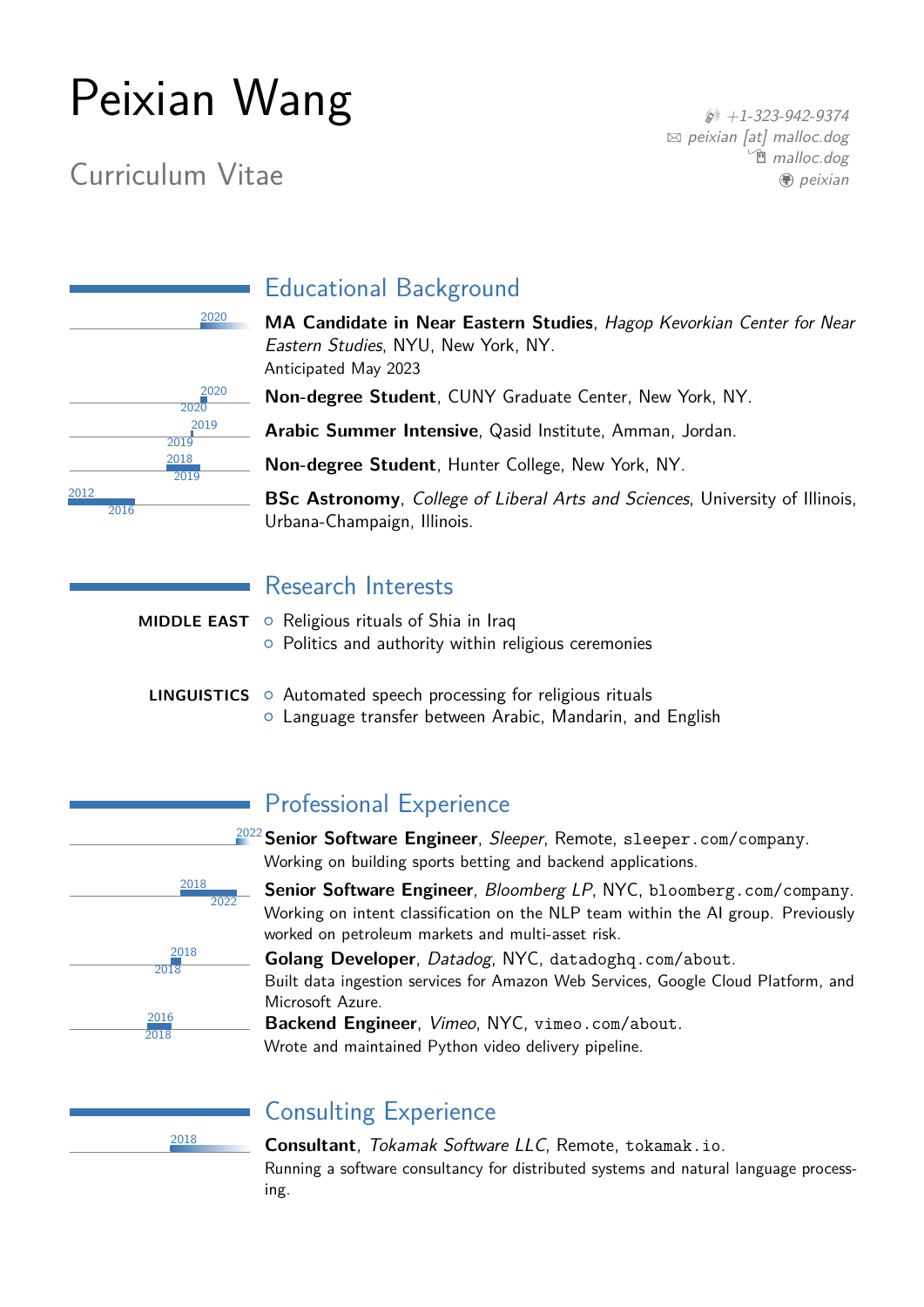<sup>2018</sup> **Expert Interviewer**, Karat, Remote, [karat.io](https://karat.io).

Providing technical interviewing services.

2021  $202$ 2018 2018

**Consultant**, United Nations, Department of Peacekeeping and Political Affairs, Remote, [dppa.un.org/en](https://dppa.un.org/en). Served as a technical consultant on a Natural Language Processing project related to gender sensitive language within DPPA.

**Contract Developer**, IPInfo, Remote, [ipinfo.io](https://ipinfo.io). Built out Airflow backend for distributed processing.

# Projects

2022

# **Published Work**

#### • **Annual Civilian Harm Report, 2021**.

Contributed to assessments for civilian casualties for 2021: ([airwars.org/report/annual-report-for-2021](https://airwars.org/report/annual-report-for-2021/))

#### • **Libya Civilian Casualty Assessment**.

Contributed to assessments on civilian casualities in Libya: (airwars.org/news-and-investigations/ten-years-after-libyan-revolution-vict

## **Undergraduate Projects**

#### • **Stellar Stream Modeling**.

Measurement of stellar stream formation through N-body simulation ([github.com/peixian/Stellar-Stream-Modeling](https://github.com/peixian/Stellar-Stream-Modeling))

#### • **Z3 Petya Solver**.

Usage of the Z3 theorem prover to solve Petya encryption ([github.com/peixian/Infestor](#page-0-0))

#### • **Starcraft AI**.

Construction of a game AI through a multi-layer perceptron ([github.com/peixian/Ultralisk](https://github.com/peixian/ultralisk))

## Languages

Mandarin Native English Native Modern Standard Intermediate Arabic Iraqi Arabic Advanced

## Skills

Programming Elixir, Erlang, C++, Python, R, Julia, C, Go Languages Software Distributed systems, software reliability, formal methods Statistics Monte Carlo simulation, historical simulation, etc Natural Language Deep learning, intent classificationProcessing